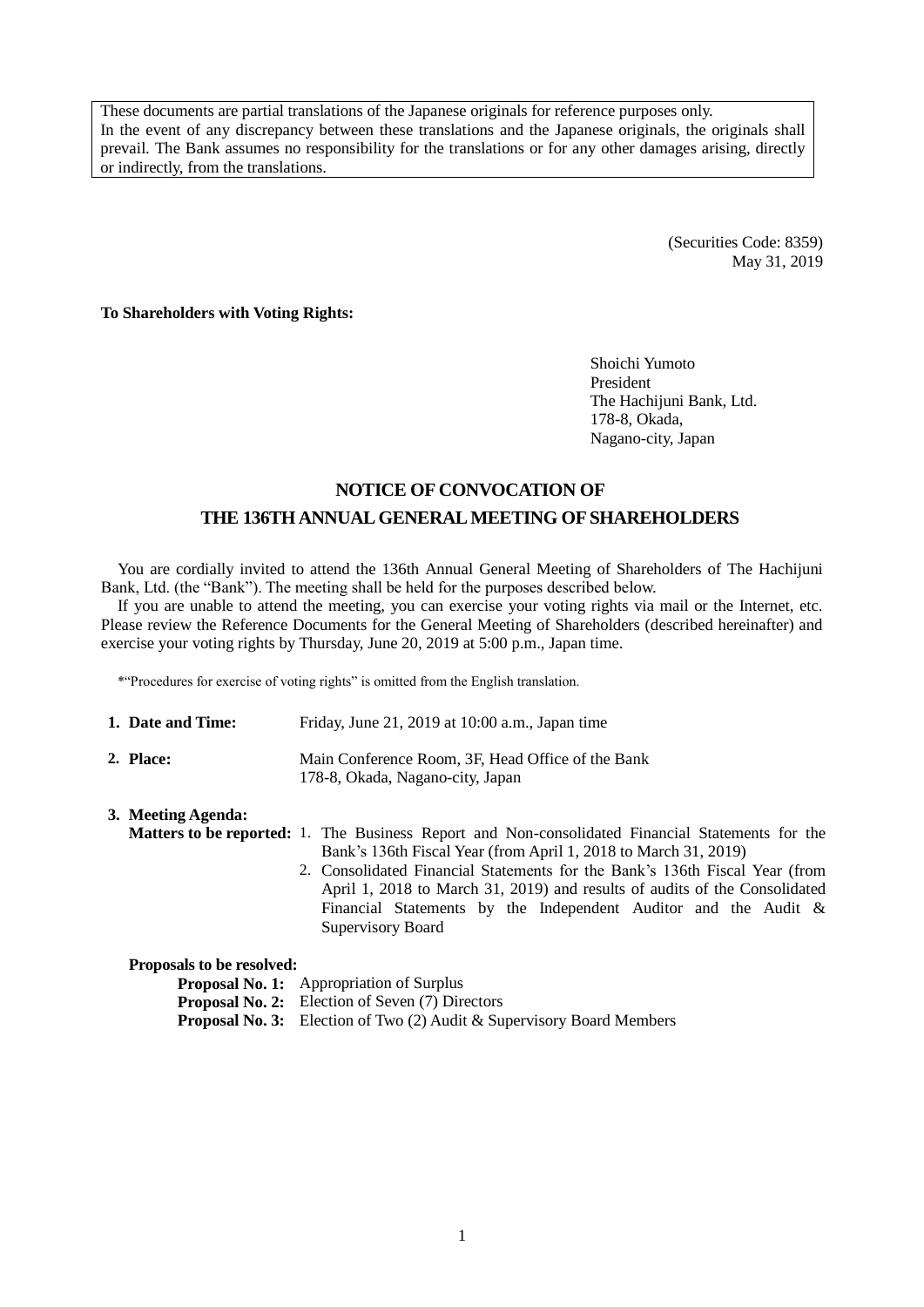### **4. Guidance for Exercise of Voting Rights**

(1) Handling of multiple voting

If you vote both in writing on the Voting Form and via electronic means (the Internet, etc.), only the vote via electronic means (the Internet, etc.) will be valid. In addition, if you submit your vote multiple times via electronic means (the Internet, etc.), only the last vote will be valid.

(2) Voting by proxy

If you cannot attend the General Meeting of Shareholders, you may designate one (1) shareholder of the Bank as your proxy who possesses voting rights to attend the General Meeting of Shareholders. Please note that the proxy will be required to submit his or her own Voting Form and documentation corroborating his or her status as your proxy.

- The following items are not included in this Notice. These documents are to be found on the Bank's website in accordance with laws and regulations in addition to Article 16 of the Articles of Incorporation of the Bank;
	- (1) "Stock Acquisition Rights," "Basic Policies Regarding Parties Controlling the Determination of Financial and Business Policies," "Systems for Ensuring the Appropriateness of Business Activities," "Matters Regarding Specified Wholly-Owned Subsidiaries," "Matters Regarding Transactions between a Stock Company and its Parent Company, etc.," "Matters Regarding Accounting Advisor," and "Others" of the Business Report
	- (2) "Statement of Changes in Shareholders' Equity" and "Notes to the Non-consolidated Financial Statements" of the Non-consolidated Financial Statements
	- (3) "Consolidated Statement of Changes in Shareholders' Equity" and "Notes to the Consolidated Financial Statements" of the Consolidated Financial Statements

The Business Report, the Non-consolidated Financial Statements and the Consolidated Financial Statements audited by the Audit & Supervisory Board Members include the above (1) to (3) in addition to those attached to the Japanese version of this document.

The Non-consolidated Financial Statements and the Consolidated Financial Statements audited by the Independent Auditor include the above (2) and (3) in addition to those attached to the Japanese version of this document.

- If the need arises for the revision of the Reference Documents, the Business Report, the Non-consolidated Financial Statements, and Consolidated Financial Statements for the General Meeting of Shareholders, the revised version shall be posted on the Bank's website.
- Shareholders are cordially requested to appear in business casual style (Cool Biz) to the meeting.

The Bank's website: https://www.82bank.co.jp/english/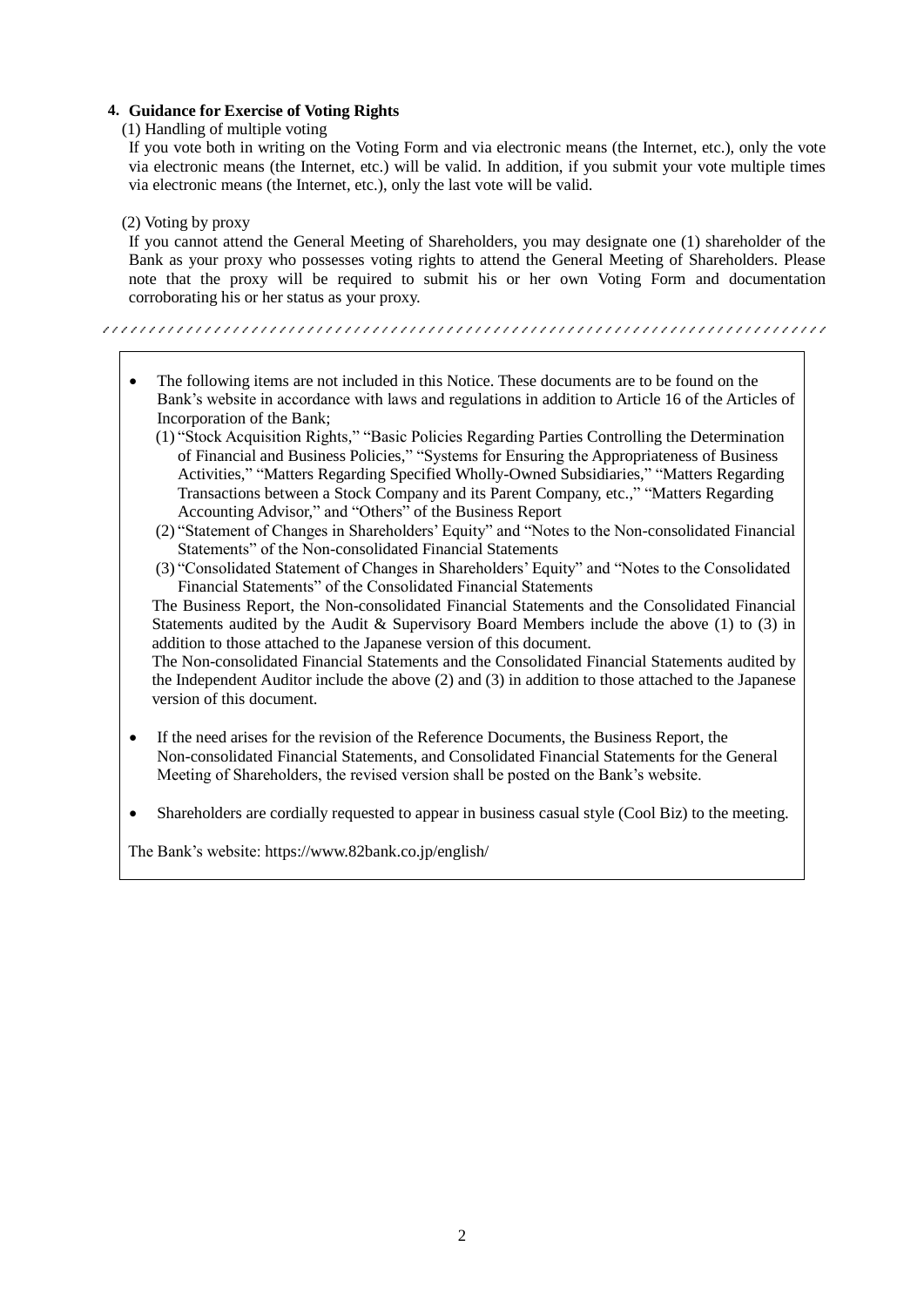# **Reference Documents for the General Meeting of Shareholders**

### **Proposals and References**

### **Proposal No. 1:** Appropriation of Surplus

It is proposed that the surplus be appropriated as follows.

1. Year-end dividends

The Bank's basic policy is to implement the active return of profits to shareholders with a minimum dividend of 5.00 yen per share and through the acquisition of treasury stock.

Based on this policy, the Bank proposes year-end dividends of 8.00 yen per share. Combined with the interim dividend of 6.00 yen per share, total full-year dividends will be 14.00 yen per share.

- (1) Type of dividend property
	- Cash
- (2) Allotment of dividend property to shareholders and the total amount 8.00 yen per share of common stock, for a total of 3,967,295,400 yen
- (3) Effective date of distribution June 24, 2019
- 2. Appropriation of surplus

To strengthen the corporate structure in preparation for the future, the Bank proposes to reverse 14.0 billion yen of retained earnings brought forward and record it as a general reserve.

- (1) Item and the amount of surplus to be increased
- General reserve 14,000,000,000 yen
- (2) Item and the amount of surplus to be decreased Retained earnings brought forward 14,000,000,000 yen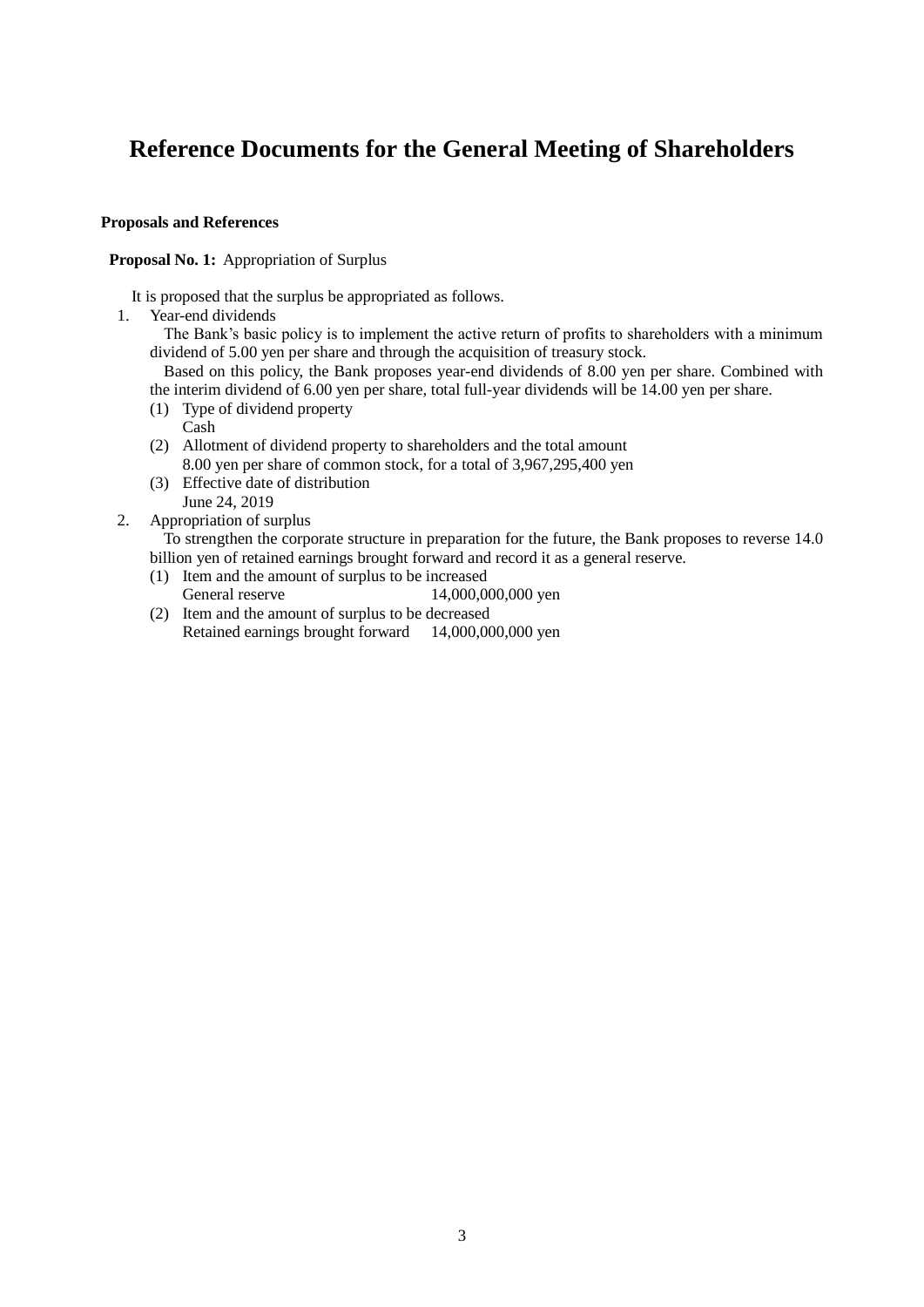### **Proposal No. 2:** Election of Seven (7) Directors

With the expiration of the terms of office of seven (7) Directors: Shoichi Yumoto, Masaki Matsushita, Takashi Nakamura, Yoshinori Matsuda, Hideo Funami, Muneo Yoshie, Sokichi Kurosawa, the following seven (7) Candidates are proposed to be elected as Directors.

| No.            |                          | Name              |                                                    | Current position                     | Attendance at<br>Board of<br><b>Directors</b><br>meetings |
|----------------|--------------------------|-------------------|----------------------------------------------------|--------------------------------------|-----------------------------------------------------------|
|                | To be<br>reappointed     | Shoichi Yumoto    |                                                    | President                            | 14/15<br>$(93.3\%)$                                       |
| $\overline{2}$ | To be<br>reappointed     | Masaki Matsushita |                                                    | Deputy President                     | 15/15<br>$(100\%)$                                        |
| 3              | To be<br>reappointed     | Hideo Funami      |                                                    | Managing<br>Director                 | 15/15<br>$(100\%)$                                        |
| 4              | To be<br>reappointed     | Muneo Yoshie      |                                                    | Managing<br>Director                 | 15/15<br>$(100\%)$                                        |
| 5              | To be newly<br>appointed | Hiroyuki Miyahara |                                                    | <b>Executive Officer</b>             |                                                           |
| 6              | To be newly<br>appointed | Takahiko Asai     |                                                    | Managing<br><b>Executive Officer</b> |                                                           |
| 7              | To be<br>reappointed     | Sokichi Kurosawa  | <b>Outside Director</b><br>Independent<br>Director | Director                             | 15/15<br>$(100\%)$                                        |

(Reference) List of Candidates for Director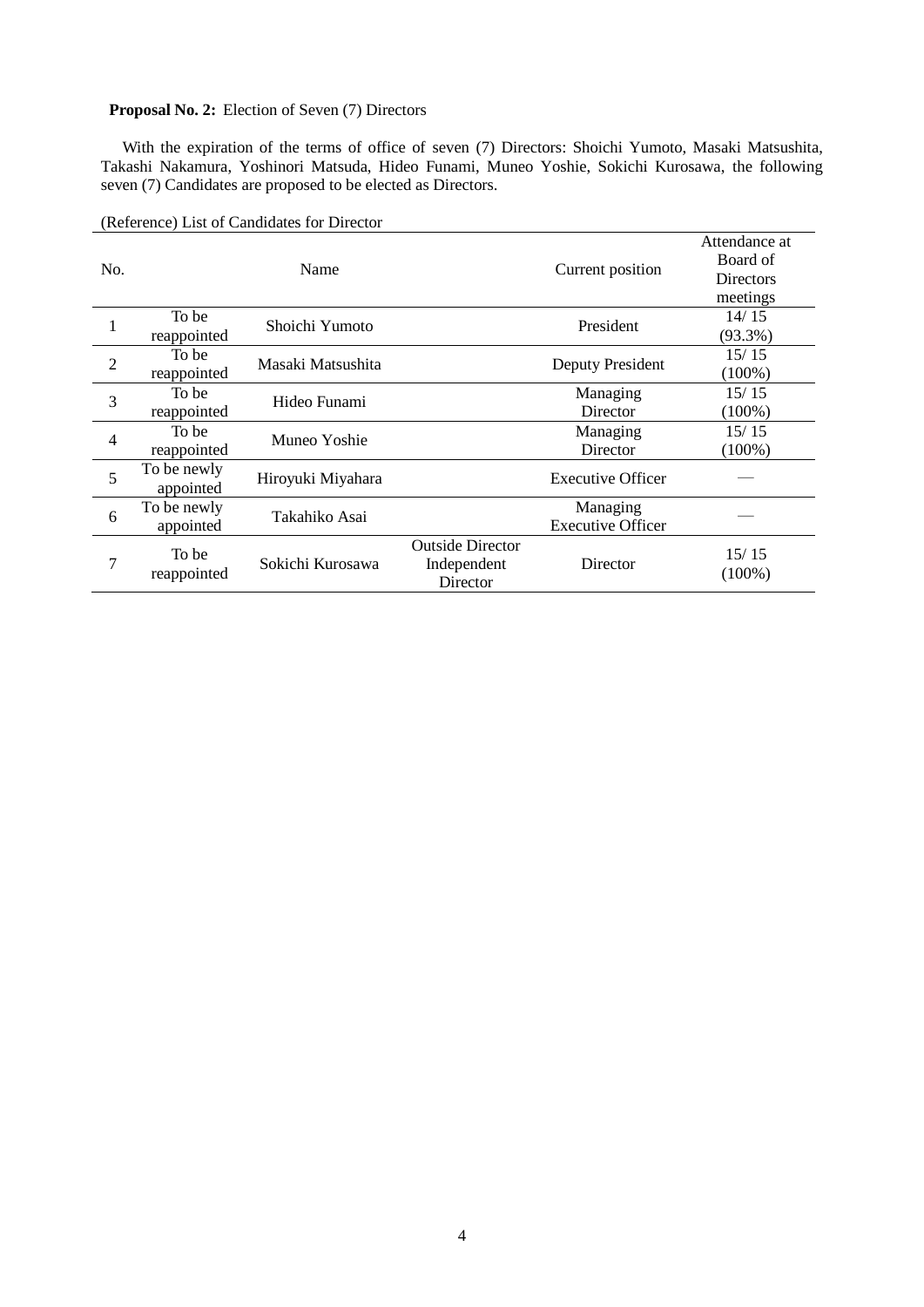| No. | Name<br>(Date of birth)                                                                                                                    | <b>Career Summary</b><br>(Positions, responsibilities at the Bank and significant concurrent                                                                                                                                                                                                                                                                                                                                                                                                                                                                                                                                                                                                                                                                              | Number of<br>shares of the |
|-----|--------------------------------------------------------------------------------------------------------------------------------------------|---------------------------------------------------------------------------------------------------------------------------------------------------------------------------------------------------------------------------------------------------------------------------------------------------------------------------------------------------------------------------------------------------------------------------------------------------------------------------------------------------------------------------------------------------------------------------------------------------------------------------------------------------------------------------------------------------------------------------------------------------------------------------|----------------------------|
|     |                                                                                                                                            | positions)                                                                                                                                                                                                                                                                                                                                                                                                                                                                                                                                                                                                                                                                                                                                                                | Bank held                  |
| 1   | To be reappointed<br>Shoichi Yumoto<br>(Jul. 9, 1956)<br>Attendance at<br>Board of<br><b>Directors</b><br>meetings:<br>14/15<br>$(93.3\%)$ | Apr. 1980 Joined the Bank<br>Jun. 2000 General Manager, Nakano-nishi Branch, proceeded to<br>General Manager, Shimosuwa Branch,<br>General Manager, Nagoya Branch,<br>General Manager, Financial Market Department<br>Jun. 2008 Executive Officer and General Manager, Financial<br><b>Market Department</b><br>Jun. 2009 Managing Executive Officer and General Manager,<br>Head Office Business Department<br>Jun. 2011 Managing Director<br>In charge of Risk Management Department, General<br>Affairs Department, Loan Operations Center<br>Jun. 2013 President<br>In charge of Operations Administration Department,<br>Computer Systems Department, Tokyo Liaison Office<br>Jun. 2018 President<br>In charge of Internal Audit Department, Tokyo Liaison<br>Office | 74,831<br>shares           |
|     |                                                                                                                                            | to the present<br>[Reasons for selection as a candidate]                                                                                                                                                                                                                                                                                                                                                                                                                                                                                                                                                                                                                                                                                                                  |                            |
|     | Director.                                                                                                                                  | Mr. Shoichi Yumoto possesses a wealth of operational experience from involvement in market and<br>international divisions, and is well versed in the operations of the Bank. Additionally, he has served as<br>Director from June 2011 and President from June 2013, and is appropriately fulfilling his duties and<br>responsibilities. The Bank has judged that he will continue to contribute to the management of the Bank<br>through his wealth of experience and advanced views, and has thus selected him as a candidate for                                                                                                                                                                                                                                       |                            |
|     |                                                                                                                                            | Apr. 1982 Joined the Bank<br>Feb. 2004 General Manager, Nagano-minami Branch, proceeded to<br>General Manager, Sakaki Branch,<br>General Manager, Planning and Coordination                                                                                                                                                                                                                                                                                                                                                                                                                                                                                                                                                                                               |                            |
|     | To be reappointed                                                                                                                          | Department                                                                                                                                                                                                                                                                                                                                                                                                                                                                                                                                                                                                                                                                                                                                                                |                            |
|     | Masaki<br>Matsushita<br>(Dec. 22, 1959)                                                                                                    | Jun. 2011 Executive Officer and General Manager, Suwa Branch<br>Jun. 2013 Managing Executive Officer and General Manager,<br><b>Tokyo Business Department</b><br>Jun. 2014 Managing Executive Officer and General Manager,                                                                                                                                                                                                                                                                                                                                                                                                                                                                                                                                                |                            |
|     | Attendance at<br>Board of<br>Directors                                                                                                     | Head Office Business Department<br>Jun. 2015 Managing Director and General Manager, Matsumoto<br><b>Business Department</b>                                                                                                                                                                                                                                                                                                                                                                                                                                                                                                                                                                                                                                               | 24,420<br>shares           |
| 2   | meetings:<br>15/15<br>$(100\%)$                                                                                                            | Jun. 2017 Deputy President<br>In charge of Planning and Coordination Department,<br>Financial Market Department, General Secretariat<br>Jun. 2018 Deputy President<br>In charge of Risk Management Department, Personnel<br>Department, General Secretariat<br>to the present                                                                                                                                                                                                                                                                                                                                                                                                                                                                                             |                            |
|     |                                                                                                                                            | [Reasons for selection as a candidate]<br>Mr. Masaki Matsushita possesses a wealth of operational experience from involvement in planning and<br>coordination divisions, and is well versed in the operations of the Bank. Additionally, he has served as<br>Director from June 2015 and as Deputy President from June 2017, and is appropriately fulfilling his<br>duties and responsibilities. The Bank has judged that he will continue to contribute to the management<br>of the Bank through his wealth of experience and advanced views, and has thus selected him as a                                                                                                                                                                                             |                            |
|     | candidate for Director.                                                                                                                    |                                                                                                                                                                                                                                                                                                                                                                                                                                                                                                                                                                                                                                                                                                                                                                           |                            |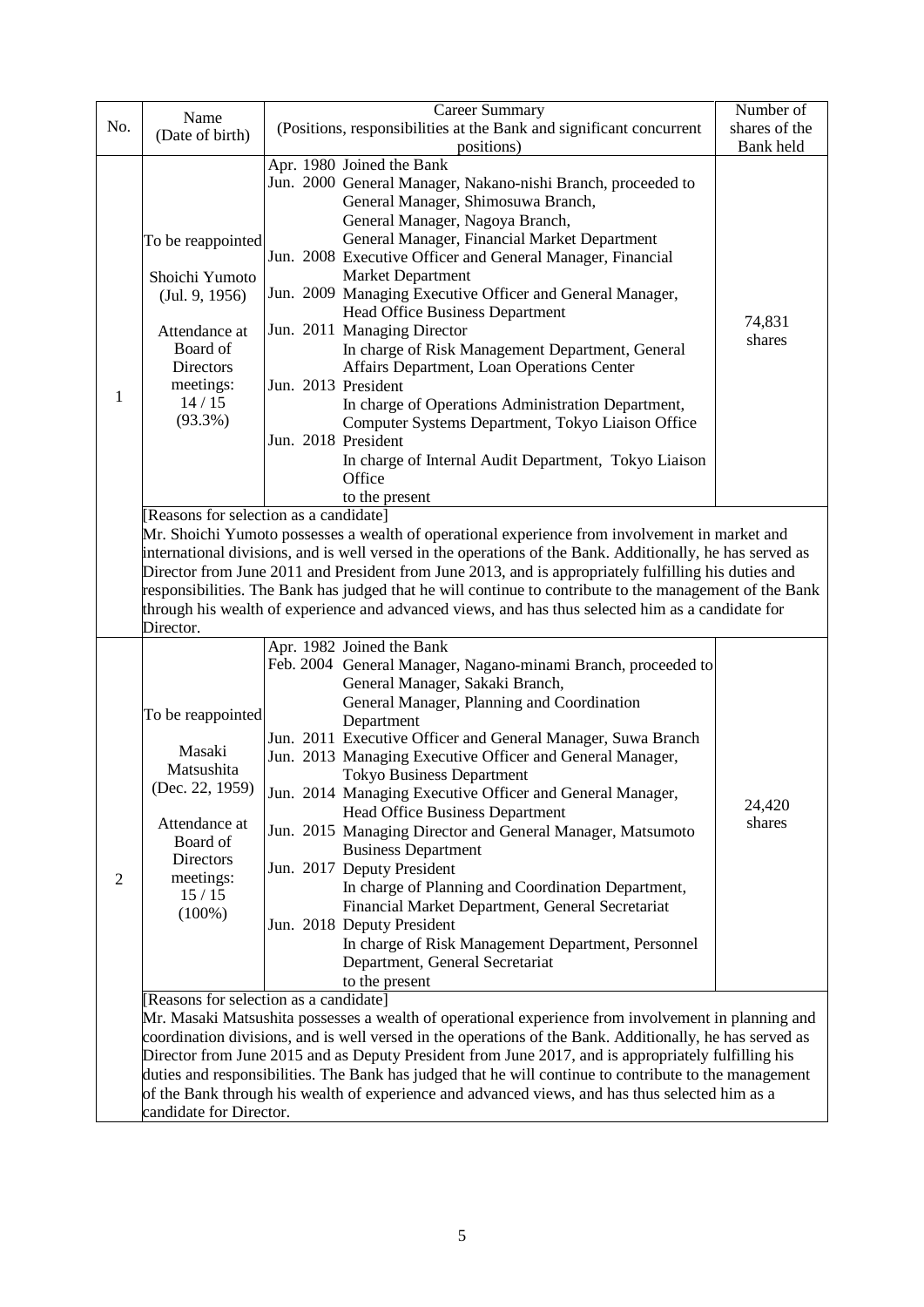|     | Name                                                                                                                                                                                                                                                                                                                                                                                                                                                                                                                                        | Career Summary                                                                                                                                                                                                                                                                                                                                                                                                                                                                                                                                                                                                                                                                                                                            | Number of        |  |  |
|-----|---------------------------------------------------------------------------------------------------------------------------------------------------------------------------------------------------------------------------------------------------------------------------------------------------------------------------------------------------------------------------------------------------------------------------------------------------------------------------------------------------------------------------------------------|-------------------------------------------------------------------------------------------------------------------------------------------------------------------------------------------------------------------------------------------------------------------------------------------------------------------------------------------------------------------------------------------------------------------------------------------------------------------------------------------------------------------------------------------------------------------------------------------------------------------------------------------------------------------------------------------------------------------------------------------|------------------|--|--|
| No. | (Date of birth)                                                                                                                                                                                                                                                                                                                                                                                                                                                                                                                             | (Positions, responsibilities at the Bank and significant concurrent                                                                                                                                                                                                                                                                                                                                                                                                                                                                                                                                                                                                                                                                       | shares of the    |  |  |
|     |                                                                                                                                                                                                                                                                                                                                                                                                                                                                                                                                             | positions)                                                                                                                                                                                                                                                                                                                                                                                                                                                                                                                                                                                                                                                                                                                                | Bank held        |  |  |
| 3   | To be reappointed<br>Hideo Funami<br>(Sep. 19, 1958)<br>Attendance at<br>Board of<br><b>Directors</b><br>meetings:<br>15/15                                                                                                                                                                                                                                                                                                                                                                                                                 | Apr. 1982 Joined the Bank<br>Apr. 2003 General Manager, Asamaonsen Branch, proceeded to<br>Deputy General Manager, Business Supervision<br>Department<br>General Manager, Komagane Branch,<br>General Manager, Takada Branch<br>General Manager, Personnel Department<br>Jun. 2012 Executive Officer and General Manager, Ueda Branch<br>Jun. 2014 Executive Officer and General Manager, Planning and<br><b>Coordination Department</b><br>Jun. 2017 Managing Director                                                                                                                                                                                                                                                                   | 16,030<br>shares |  |  |
|     | $(100\%)$                                                                                                                                                                                                                                                                                                                                                                                                                                                                                                                                   | In charge of Branch Support Department, Corporate<br>Banking Department, Personal Banking Department,<br>and International and Treasury Department<br>to the present<br>[Reasons for selection as a candidate]                                                                                                                                                                                                                                                                                                                                                                                                                                                                                                                            |                  |  |  |
|     | Mr. Hideo Funami possesses a wealth of operational experience from involvement in personnel,<br>planning and coordination, and business divisions, and is well versed in the operations of the Bank.<br>Additionally, he has served as Director from June 2017, and is appropriately fulfilling his duties and<br>responsibilities. The Bank has judged that he will continue to contribute to the management of the Bank<br>through his wealth of experience and advanced views, and has thus selected him as a candidate for<br>Director. |                                                                                                                                                                                                                                                                                                                                                                                                                                                                                                                                                                                                                                                                                                                                           |                  |  |  |
| 4   | To be reappointed<br>Muneo Yoshie<br>(Jan. 31, 1960)<br>Attendance at<br>Board of<br><b>Directors</b><br>meetings:<br>$15\,/\,15$<br>$(100\%)$                                                                                                                                                                                                                                                                                                                                                                                              | Apr. 1984 Joined the Bank<br>Mar. 2002 General Manager, Koumi Branch, proceeded to<br>assignment to Credit Department II, Loan Control<br>Department<br>General Manager, Yashiro Branch<br>General Manager, Showadori Business Department<br>General Manager, Corporate Banking Department<br>General Manager, Suzaka Branch<br>Jun. 2014 Executive Officer and General Manager, Suzaka Branch<br>Jun. 2015 Executive Officer and General Manager, Iida Branch<br>Jun. 2017 Managing Director<br>In charge of Loan Control Department, Loan Operations<br>Center, Loan Supervision Department<br>Jun. 2018 Managing Director<br>In charge of Operations Administration Department,<br><b>General Affairs Department</b><br>to the present | 4,235<br>shares  |  |  |
|     | Reasons for selection as a candidate]<br>Mr. Muneo Yoshie possesses a wealth of operational experience from involvement in business divisions,<br>and is well versed in the operations of the Bank. Additionally, he has served as Director from June 2017,<br>and is appropriately fulfilling his duties and responsibilities. The Bank has judged that he will continue<br>to contribute to the management of the Bank through his wealth of experience and advanced views, and<br>has thus selected him as a candidate for Director.     |                                                                                                                                                                                                                                                                                                                                                                                                                                                                                                                                                                                                                                                                                                                                           |                  |  |  |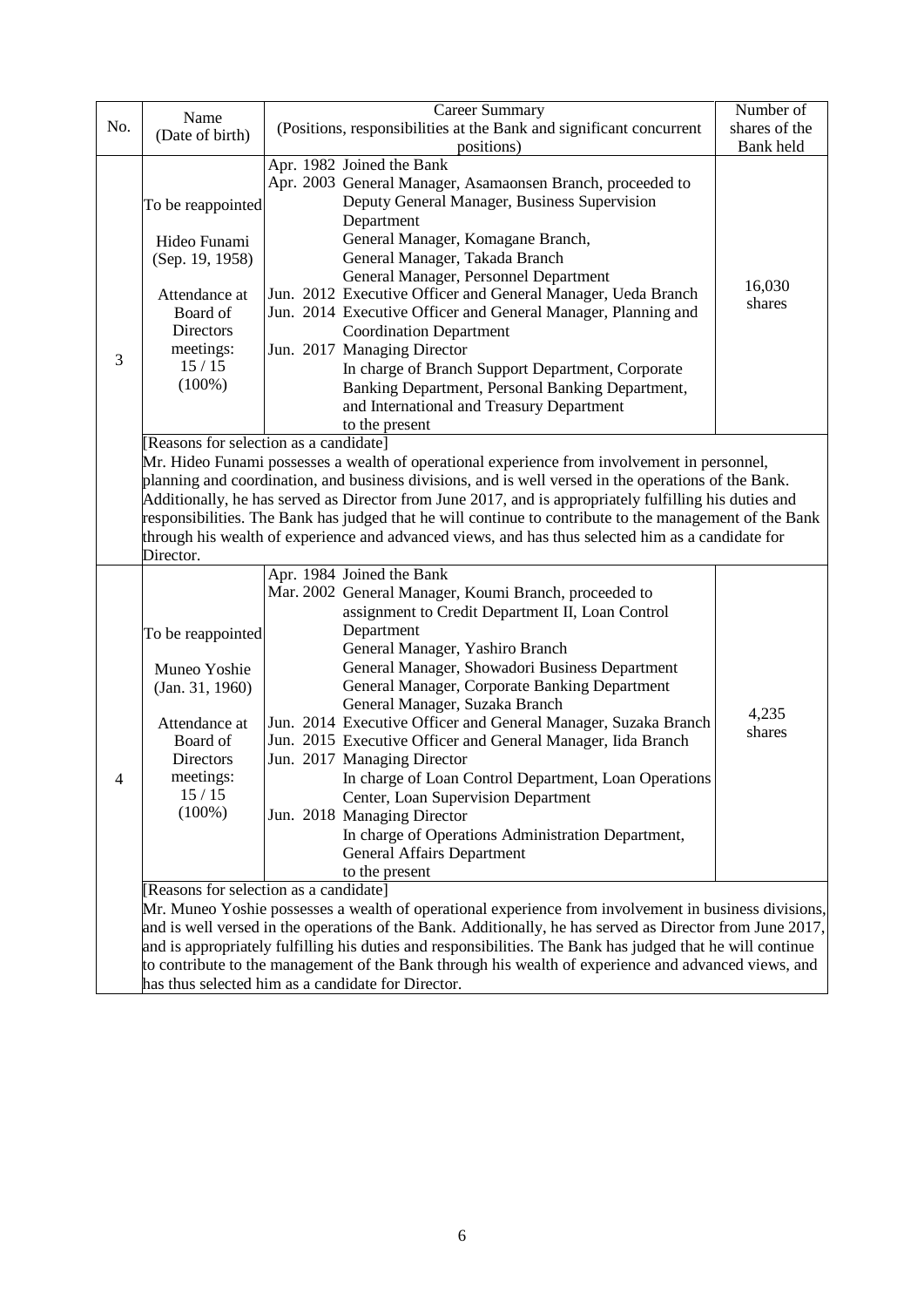|     | Name                                                                                                                                                                                                                                                                                                                                                                                                                | <b>Career Summary</b>                                                                                                                                                                                                                                                                                                                                                                                                                                                                                             | Number of        |  |
|-----|---------------------------------------------------------------------------------------------------------------------------------------------------------------------------------------------------------------------------------------------------------------------------------------------------------------------------------------------------------------------------------------------------------------------|-------------------------------------------------------------------------------------------------------------------------------------------------------------------------------------------------------------------------------------------------------------------------------------------------------------------------------------------------------------------------------------------------------------------------------------------------------------------------------------------------------------------|------------------|--|
| No. | (Date of birth)                                                                                                                                                                                                                                                                                                                                                                                                     | (Positions, responsibilities at the Bank and significant concurrent                                                                                                                                                                                                                                                                                                                                                                                                                                               | shares of the    |  |
|     |                                                                                                                                                                                                                                                                                                                                                                                                                     | positions)                                                                                                                                                                                                                                                                                                                                                                                                                                                                                                        | Bank held        |  |
| 5   | To be newly<br>appointed<br>Hiroyuki<br>Miyahara<br>(Sep. 26, 1962)<br>Attendance at<br>Board of<br><b>Directors</b><br>meetings:                                                                                                                                                                                                                                                                                   | Apr. 1986 Joined the Bank<br>Jun. 2008 Senior Deputy General Manager, Iida Branch,<br>proceeded to<br>General Manager, Tokyo Liaison Office<br>General Manager, Yashiro Branch<br>General Manager, Personnel Department<br>Jun. 2016 Executive Officer and General Manager, Personnel<br>Department<br>Jun. 2017 Executive Officer and General Manager, Iida Branch<br>to the present                                                                                                                             | 14,382<br>shares |  |
|     | [Reasons for selection as a candidate]<br>Mr. Hiroyuki Miyahara possesses a wealth of operational experience from involvement in business and<br>personnel divisions, and is well versed in the operations of the Bank. The Bank has judged that he will<br>contribute to the management of the Bank through his wealth of experience and advanced views, and<br>has thus selected him as a candidate for Director. |                                                                                                                                                                                                                                                                                                                                                                                                                                                                                                                   |                  |  |
| 6   | To be newly<br>appointed<br>Takahiko Asai<br>(Oct. 17, 1963)<br>Attendance at<br>Board of<br><b>Directors</b><br>meetings:                                                                                                                                                                                                                                                                                          | Apr. 1987 Joined the Bank<br>Sep. 2005 General Manager, Karuizawa Branch, proceeded to<br>assignment to Loan Control Department<br>General Manager, Matsushiro Branch<br>General Manager, Tokyo Business Department I<br>General Manager, Risk Management Department<br>General Manager, Loan Control Department<br>Jun. 2017 Executive Officer and General Manager, Loan Control<br>Department<br>Jun. 2018 Managing Executive Officer and General Manager,<br>Head Office Business Department<br>to the present | 7,844<br>shares  |  |
|     | Reasons for selection as a candidate]                                                                                                                                                                                                                                                                                                                                                                               |                                                                                                                                                                                                                                                                                                                                                                                                                                                                                                                   |                  |  |
|     | Mr. Takahiko Asai possesses a wealth of operational experience from involvement in business and loan                                                                                                                                                                                                                                                                                                                |                                                                                                                                                                                                                                                                                                                                                                                                                                                                                                                   |                  |  |
|     | control divisions, and is well versed in the operations of the Bank. The Bank has judged that he will                                                                                                                                                                                                                                                                                                               |                                                                                                                                                                                                                                                                                                                                                                                                                                                                                                                   |                  |  |
|     | contribute to the management of the Bank through his wealth of experience and advanced views, and                                                                                                                                                                                                                                                                                                                   |                                                                                                                                                                                                                                                                                                                                                                                                                                                                                                                   |                  |  |
|     | has thus selected him as a candidate for Director.                                                                                                                                                                                                                                                                                                                                                                  |                                                                                                                                                                                                                                                                                                                                                                                                                                                                                                                   |                  |  |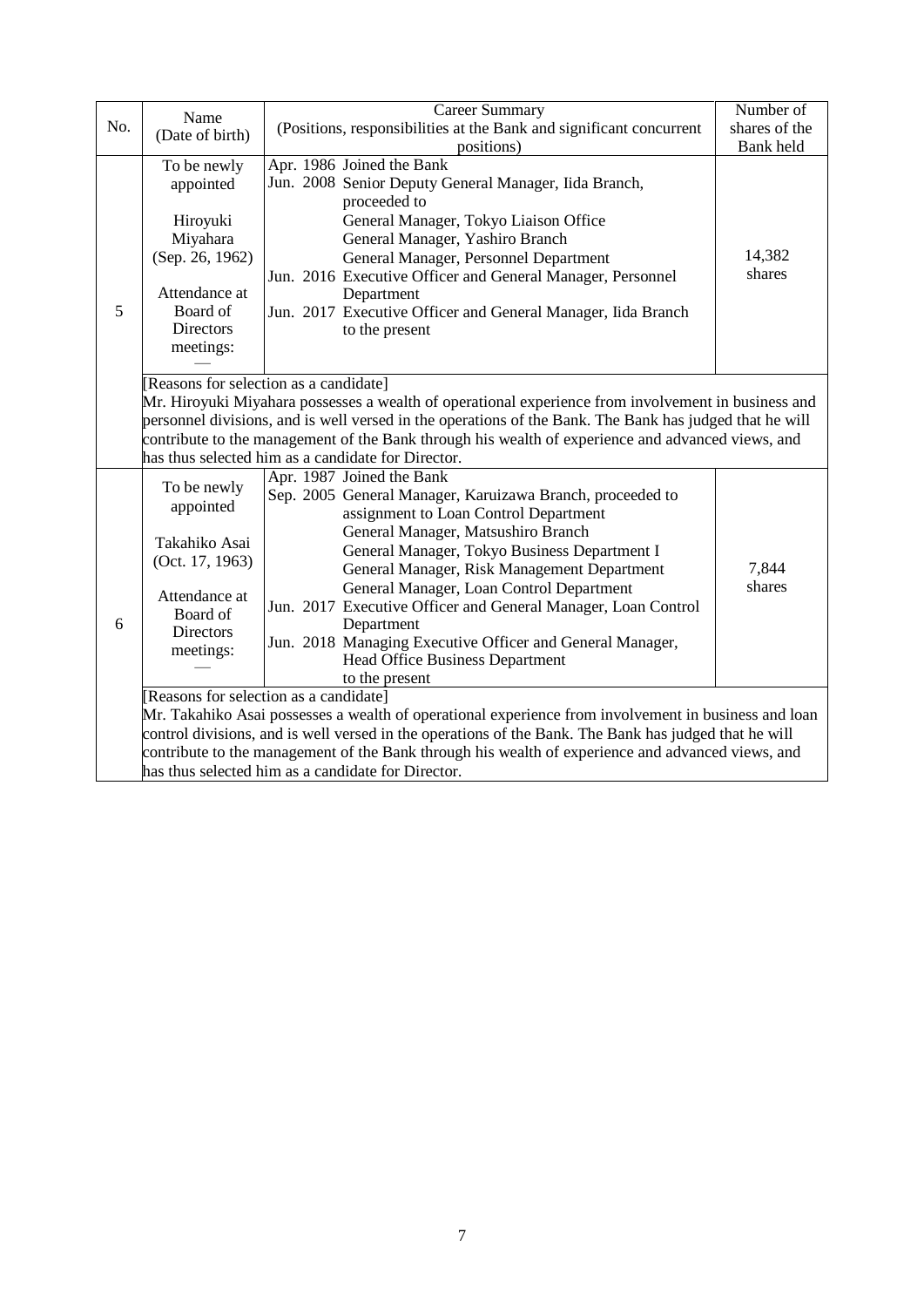|                                                                                                     | Name                                                                                             | <b>Career Summary</b>                                                                                 | Number of         |  |  |
|-----------------------------------------------------------------------------------------------------|--------------------------------------------------------------------------------------------------|-------------------------------------------------------------------------------------------------------|-------------------|--|--|
| No.                                                                                                 | (Date of birth)                                                                                  | (Positions, responsibilities at the Bank and significant concurrent                                   | shares of the     |  |  |
|                                                                                                     |                                                                                                  | positions)                                                                                            | Bank held         |  |  |
|                                                                                                     |                                                                                                  | To be reappointed Apr. 1958 Joined The Dai-Ichi Bank, Ltd.                                            |                   |  |  |
|                                                                                                     |                                                                                                  | Jun. 1988 Director, The Dai-Ichi Kangyo Bank, Ltd., delegated to                                      |                   |  |  |
|                                                                                                     | <b>Outside Director</b>                                                                          | General Manager, General Department                                                                   |                   |  |  |
|                                                                                                     |                                                                                                  | Jun. 1991 Managing Director, The Dai-ichi Kangyo Bank, Ltd.                                           |                   |  |  |
|                                                                                                     | Independent                                                                                      | Apr. 1993 President, DKB Information Systems Inc. (retired in                                         |                   |  |  |
|                                                                                                     | Director                                                                                         | June 2001)                                                                                            |                   |  |  |
|                                                                                                     | Sokichi Kurosawa                                                                                 | Jun. 1994 Part-time Audit & Supervisory Board Member, Suwa                                            |                   |  |  |
|                                                                                                     |                                                                                                  | Warehouse Co., Ltd.                                                                                   | 250,000<br>shares |  |  |
|                                                                                                     | (Mar. 1, 1936)                                                                                   | Jun. 2003 Part-time Director, Suwa Warehouse Co., Ltd.                                                |                   |  |  |
|                                                                                                     | Attendance at                                                                                    | (current position)                                                                                    |                   |  |  |
|                                                                                                     | Board of                                                                                         | Jun. 2017 Director, the Bank                                                                          |                   |  |  |
| 7                                                                                                   | <b>Directors</b>                                                                                 | to the present                                                                                        |                   |  |  |
|                                                                                                     | meetings:                                                                                        |                                                                                                       |                   |  |  |
|                                                                                                     | 15/15                                                                                            |                                                                                                       |                   |  |  |
|                                                                                                     | $(100\%)$                                                                                        |                                                                                                       |                   |  |  |
|                                                                                                     | Reasons for selection as a candidate]                                                            |                                                                                                       |                   |  |  |
|                                                                                                     | Mr. Sokichi Kurosawa possesses many years of experience and advanced knowledge in the financial  |                                                                                                       |                   |  |  |
|                                                                                                     | field, serving as Director and Managing Director of the Dai-Ichi Kangyo Bank, Ltd. He also has a |                                                                                                       |                   |  |  |
| wealth of operational experience as a manager of a banking system company and Outside Director of a |                                                                                                  |                                                                                                       |                   |  |  |
|                                                                                                     |                                                                                                  | business company, and is appropriately fulfilling his duties as an Outside Director through providing |                   |  |  |

supervision and advice to the management of the Bank from an independent standpoint. The Bank has judged that he will continue to contribute to the management of the Bank, and has thus selected him as a candidate for Director.

(Notes) 1. There are no special interest relationships between the candidates for Director and the Bank.

2. Mr. Sokichi Kurosawa is a candidate for Outside Director. Additionally, the Bank has designated Mr. Sokichi Kurosawa as an Independent Director under regulations of the Tokyo Stock Exchange, and made a submission designating him as such to the aforementioned Exchange.

- 3. Mr. Sokichi Kurosawa has served as Outside Director of the Bank since June 2017, and his term will have been two years as of the conclusion of this General Meeting of Shareholders.
- 4. Under Article 29 of the current Articles of Incorporation, the Bank has made an agreement with Mr. Sokichi Kurosawa to limit his liability for damages to the minimum liability amount to the extent that he has acted in good faith without gross negligence during the course of his duties. (See Article 423, Paragraph 1 and Article 425, Paragraph 1 of the Companies Act.) The Bank plans to continue said agreement when he is reappointed as a Director.

5. Other than those provided above, there are no items required to be disclosed concerning the proposal to elect Directors as defined under Article 74 of the Ordinance for Enforcement of the Companies Act.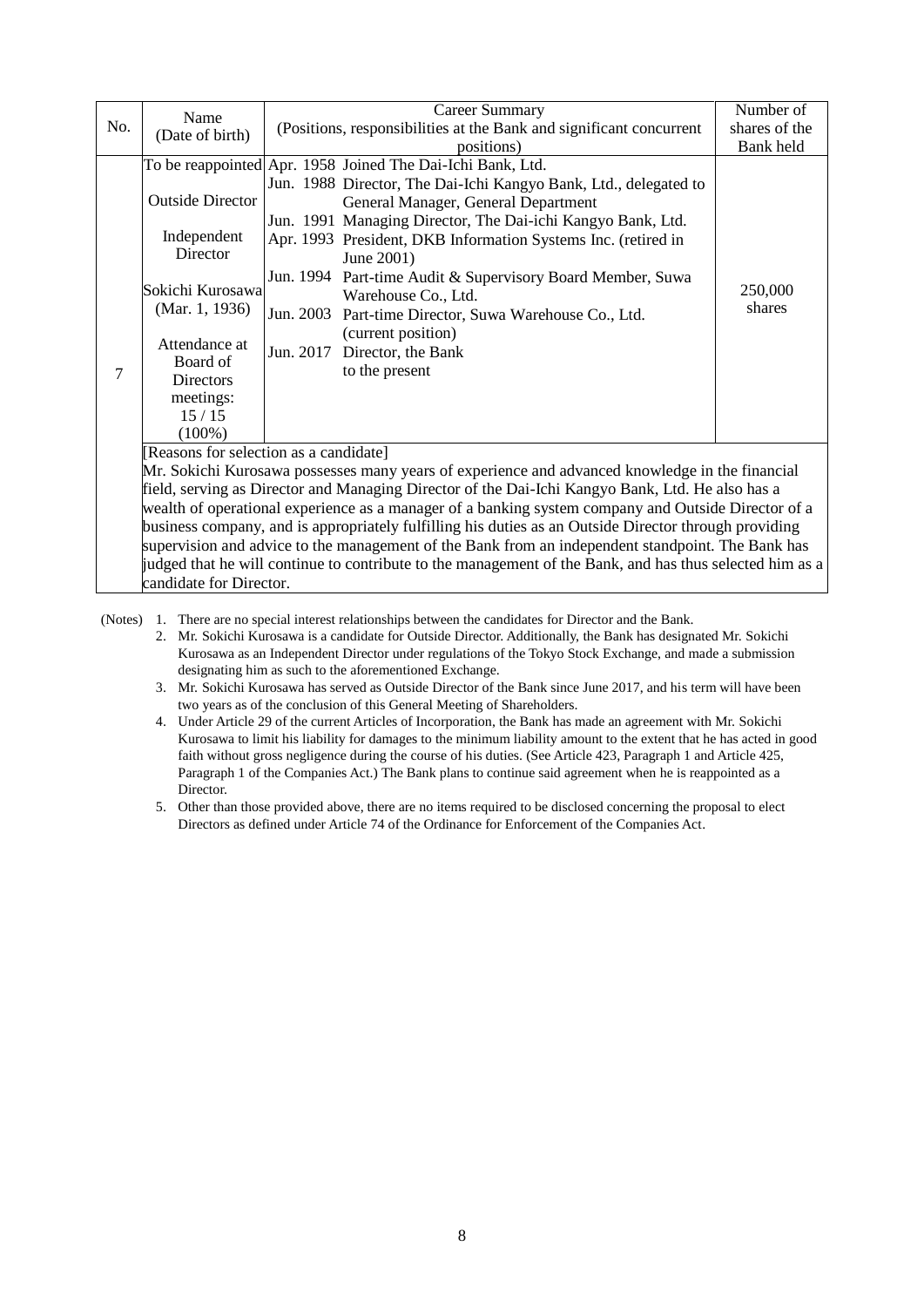**Proposal No. 3:** Election of Two (2) Audit & Supervisory Board Members

With expiration of the term of office of two (2) Audit & Supervisory Board Members: Takeshi Kadota and Yasuyoshi Wada, it is proposed that the following two (2) candidates are elected as Audit & Supervisory Board Members. This proposal has received approval from the Audit & Supervisory Board.

| No. | Name<br>(Date of birth)                                                                                                                                                                                                                                                                       | Career Summary<br>(Positions at the Bank and significant concurrent positions)                                                                                                                                                                                                                                                                                                                                                                                                                                                                                                                                                                                                                                                                                                                               | Number of<br>shares of the<br>Bank held |
|-----|-----------------------------------------------------------------------------------------------------------------------------------------------------------------------------------------------------------------------------------------------------------------------------------------------|--------------------------------------------------------------------------------------------------------------------------------------------------------------------------------------------------------------------------------------------------------------------------------------------------------------------------------------------------------------------------------------------------------------------------------------------------------------------------------------------------------------------------------------------------------------------------------------------------------------------------------------------------------------------------------------------------------------------------------------------------------------------------------------------------------------|-----------------------------------------|
| 1   | Outside Audit &<br>Supervisory<br><b>Board Member</b><br>Independent<br>Auditor<br>Takeshi Kadota<br>(Apr. 18, 1947)<br>Attendance at<br>Board of<br><b>Directors</b><br>meetings:<br>14/15<br>$(93.3\%)$<br>Attendance at<br>Audit &<br>Supervisory<br>Board meetings:<br>14/14<br>$(100\%)$ | To be reappointed Jul. 1971 Joined Mitsubishi Corporation<br>Jun. 1991 Representative Director and President, Mitsubishi<br>Corporation Finance Plc.<br>May 1997 General Manager, Corporate Investment Department,<br>Mitsubishi Corporation<br>Apr. 1999 President, Mitsubishi Corporation Capital<br>Jan. 2002 Manager, Capital Markets Unit, Mitsubishi Corporation<br>Apr. 2003 Senior Vice President and Division Chief Operating<br>Officer, Financial Services Division, Mitsubishi<br>Corporation<br>Mar. 2007 Retired as Division Chief Operating Officer, Financial<br>Services Division, Mitsubishi Corporation<br>Apr. 2007 Retired from Mitsubishi Corporation<br>President, Kadota & Co., Inc.<br>(current position)<br>Jun. 2007 Audit & Supervisory Board Member, the Bank<br>to the present | 37,326<br>shares                        |

Candidates for Audit & Supervisory Board Member

[Reasons for selection as a candidate]

Mr. Takeshi Kadota possesses many years of experience as a management executive and advanced knowledge about corporate governance, international finance and corporate investment, and is appropriately fulfilling his duties as an Outside Audit & Supervisory Board Member through providing supervision to the management of the Bank from an independent standpoint. The Bank has judged that he will continue to be capable of providing management supervision functions, and has thus selected him as a candidate for Audit & Supervisory Board Member.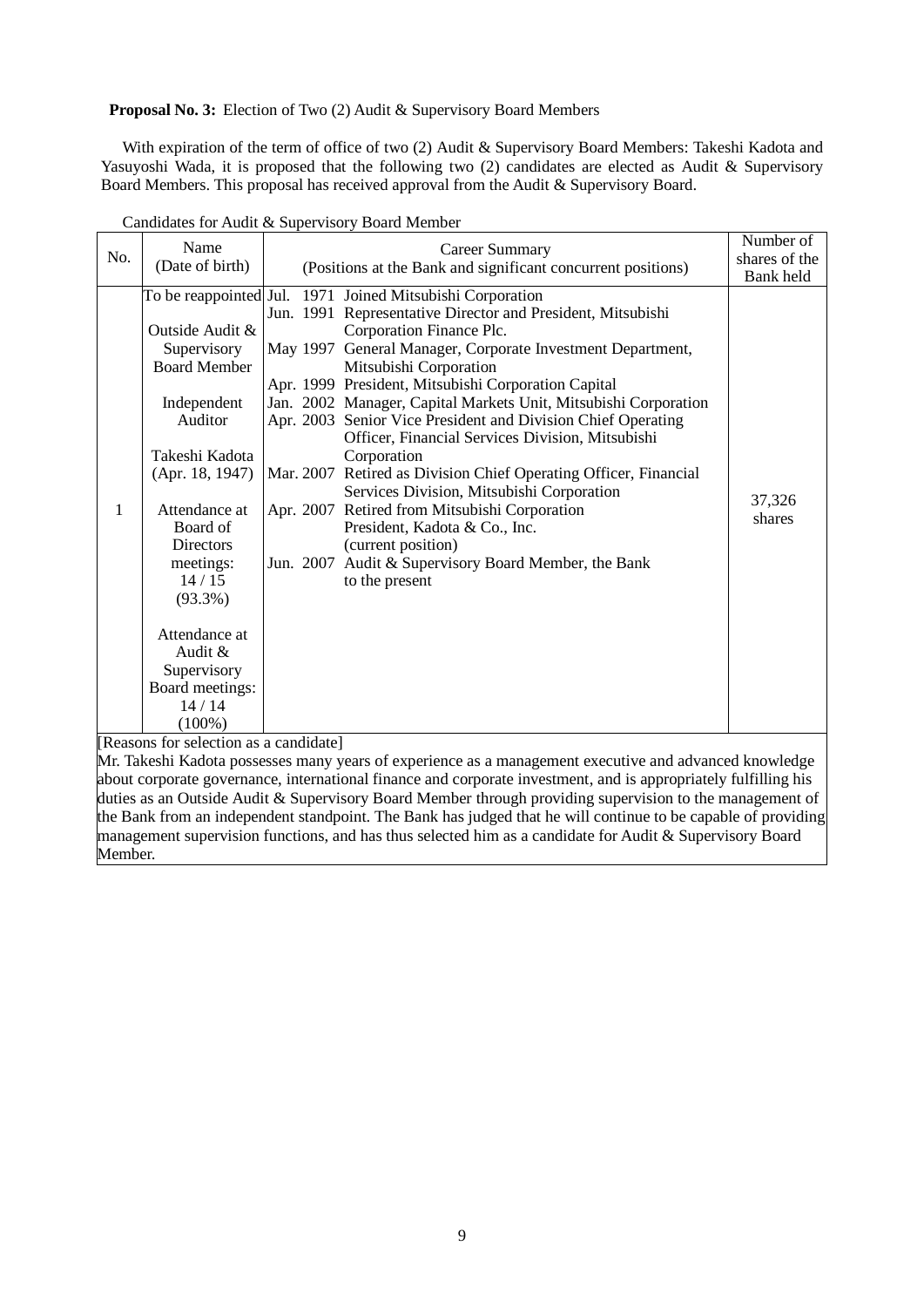| No.            | Name<br>(Date of birth)                                                                                                                                                                                                                                                                 | <b>Career Summary</b><br>(Positions at the Bank and significant concurrent positions)                                                                                                                                                                                                                                                                                                                                                                                                                                                                                                                                                                                                                                                             | Number of<br>shares of the<br>Bank held |
|----------------|-----------------------------------------------------------------------------------------------------------------------------------------------------------------------------------------------------------------------------------------------------------------------------------------|---------------------------------------------------------------------------------------------------------------------------------------------------------------------------------------------------------------------------------------------------------------------------------------------------------------------------------------------------------------------------------------------------------------------------------------------------------------------------------------------------------------------------------------------------------------------------------------------------------------------------------------------------------------------------------------------------------------------------------------------------|-----------------------------------------|
| $\overline{2}$ | Outside Audit &<br>Supervisory<br><b>Board Member</b><br>Independent<br>Auditor<br>Yasuyoshi Wada<br>(Jun. 17, 1951)<br>Attendance at<br>Board of<br>Directors<br>meetings:<br>14/15<br>$(93.3\%)$<br>Attendance at<br>Audit &<br>Supervisory<br>Board meetings:<br>13/14<br>$(92.8\%)$ | To be reappointed Apr. 1976 Joined Nagano Prefectural Government<br>Apr. 2003 General Manager, Saku Regional Office, Nagano<br>Prefectural Government<br>Apr. 2005 General Manager, Nishikomago, Nagano Prefecture<br>Social Welfare Corporation<br>Nov. 2006 General Manager, Public Utilities Bureau, Nagano<br>Prefectural Government<br>Apr. 2008 General Manager, Social Department, Nagano Prefectural<br>Government<br>Apr. 2010 General Manager, Environmental Department, Nagano<br>Prefectural Government<br>Sep. 2010 Vice Governor, Nagano Prefectural Government<br>Apr. 2015 Chairman, Nagano Prefecture Social Welfare Corporation<br>(current position)<br>Jun. 2015 Audit & Supervisory Board Member, the Bank<br>to the present | 3,824<br>shares                         |

[Reasons for selection as a candidate]

Mr. Yasuyoshi Wada possesses a wealth of experience regarding local government and opinions cultivated in leadership for Nagano Prefecture as Vice Governor, Nagano Prefectural Government, and is appropriately fulfilling his duties as an Outside Audit & Supervisory Board Member through providing supervision to the management of the Bank from an independent standpoint. The Bank has judged that he will continue to be capable of providing management supervision functions, and has thus selected him as a candidate for Audit  $\&$ Supervisory Board Member.

- (Notes) 1. Mr. Takeshi Kadota, a candidate for Outside Audit & Supervisory Board Member, has borrowed a housing-related loan from the Bank.
	- 2. Other than that provided in Note 1., there are no special interest relationships between the candidate and the Bank.
	- 3. Mr. Takeshi Kadota and Mr. Yasuyoshi Wada are candidates for Outside Audit & Supervisory Board Members. Additionally, the Bank has designated Mr. Takeshi Kadota and Mr. Yasuyoshi Wada as Independent Auditors under regulations of the Tokyo Stock Exchange, and made a submission designating them as such to the aforementioned Exchange.
	- 4. Mr. Takeshi Kadota has served as Outside Audit & Supervisory Board Member of the Bank since June 2007, and his term will have been twelve years as of the conclusion of this General Meeting of Shareholders. Mr. Yasuyoshi Wada has served as Outside Audit & Supervisory Board Member of the Bank since June 2015, and his term will have been four years as of the conclusion of this General Meeting of Shareholders.
	- 5. Under Article 39 of the current Articles of Incorporation, the Bank has made agreements with Mr. Takeshi Kadota and Mr. Yasuyoshi Wada to limit their liability for damages to the minimum liability amount to the extent that they have acted in good faith without gross negligence during the course of their duties. (See Article 423, Paragraph 1 and Article 425, Paragraph 1 of the Companies Act.) The Bank plans to continue said agreements when they are reappointed as Directors.
	- 6. Other than those provided above, there are no items required to be disclosed concerning the proposal to elect Audit & Supervisory Board Members as defined under Article 76 of the Ordinance for Enforcement of the Companies Act.